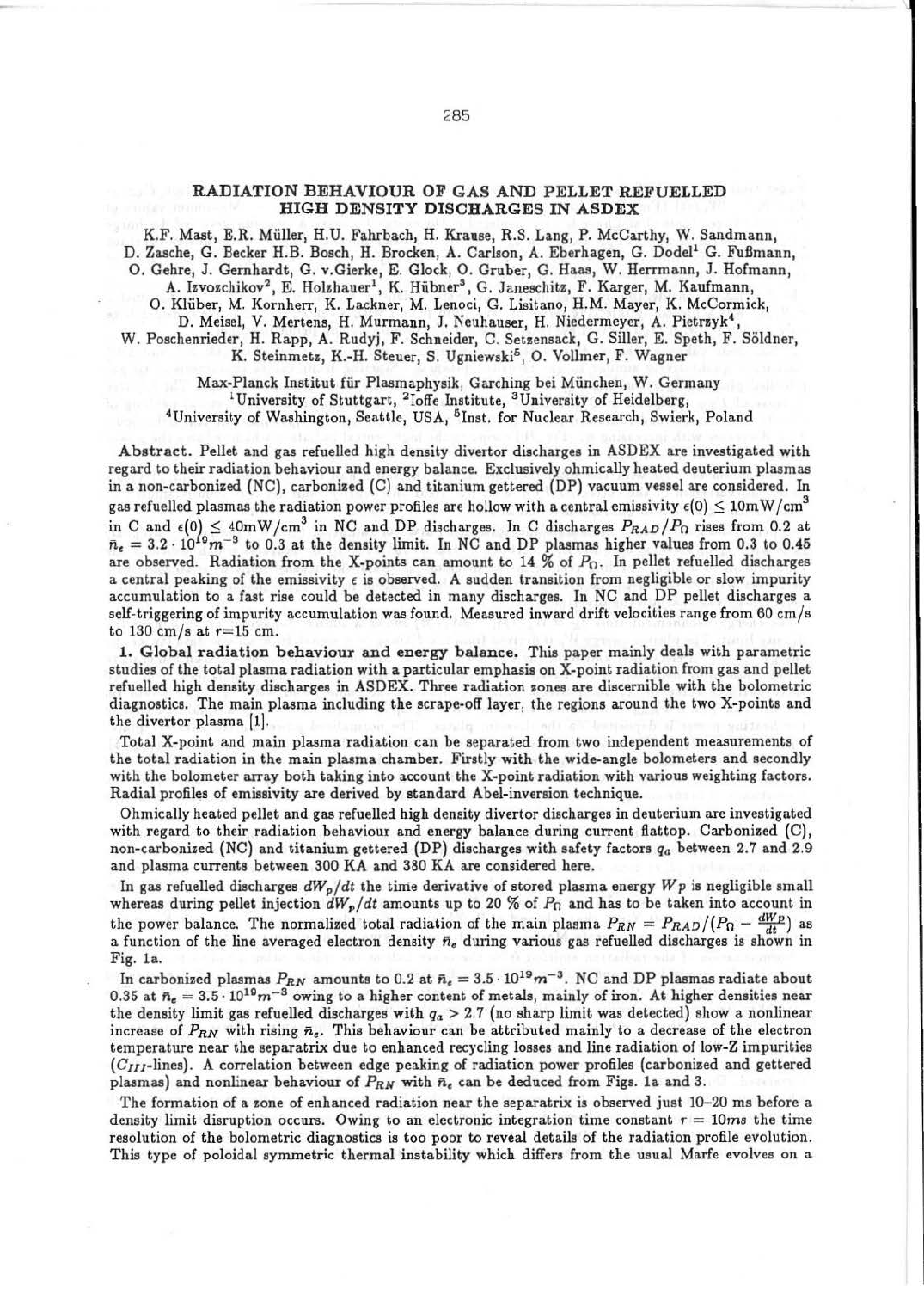longer time scale in JET due to its larger dimensions [2]. The normalized X-point radiation  $P_{XN}$  =  $P_X/(P_{\Omega} - dW_p/dt)$  (Fig. 1b) enhances with increasing  $\tilde{n}_e$  similar as  $P_{RN}$  does. Maximum values of  $P_{XN}$ =0.14 are obtained and have to be considered in the energy balance. A titanium gettered discharge (#19514) serves as an example for a low  $q_a = 2.1$  high density plasma.  $P_{RN}$  remains nearly constant until the density limit is reached and  $P_{XN}$  increases linearly with  $\bar{n}_e$ . The formation of a zone of enhanced edge radiation could not be detected.

In ASDEX a considerable increase of the line average density  $\bar{n}_e$  and of the Murakami parameter  $\bar{n}_e R/B_T$  was achieved by injecting series of deuterium pellets with a centrifuge [3,7]. We consider here only discharges with high central peaking of the density profiles during pellet injection.

A nonlinear enhancement of  $P_{RN}$  with rising  $\bar{n}_e$  is observed in pellet refuelled (C, NC and DP) discharges qualitatively similar to gas refuelled plasmas. Starting from values characteristic to gas refuelled plasmas  $P_{RN}$  continuously rises until about 0.45 at the density limit (Fig. 2a). The relative increase of  $P_{RN}$  is highest in C discharges in contrast to gas refuelled discharges. Central peaking of the electron density and radiation power profile in pellet discharges is responsible for this behaviour.  $P_{XN}$  decreases with increasing  $\bar{n}_e$  (Fig. 2b) owing to the high central radiation which reduces the power outflux in the scrape-off layer.

A correction of  $P_{RN}$  with the total radiation inside the inner half minor radius  $P_{RAD}(a/2)$  yields nearly no variation of the corrected  $P_{XN}$  with  $\bar{n}_e$ . Near the density limit  $P_{XN}$  is usually smaller in pellet discharges than in gas refuelled discharges.

In pellet and gas refuelled discharges the normalized divertor radiation  $P_{DN} = P_{DIV}/(P_0 - dW_p/dt)$ rises with  $\bar{n}_e$  up to  $\bar{n}_e \approx 5.5 \cdot 10^{19} m^{-3}$ . Above  $\bar{n}_e = 5.5 \cdot 10^{19} m^{-3}$   $P_{DN}$  saturates which indicates the achievement of a high recycling regime in the divertor  $[1]$ . Near the density limit  $P_{DN}$  continuously decreases with  $\bar{n}_e$  owing to the steady increase of the radiation in the main plasma  $P_{RN}$  and, thus, decreasing heat flux into the divertor.

The energy confinement time  $\tau_E = W_p/(P_\Omega - dW_p/dt)$  shows a similar behaviour as  $P_{DN}$  near the density limit. The plasma energy  $W_p$  is derived from the diamagnetic signal, from kinetic data (twice the energy content of electrons) and from the equilibrium beta. Li is derived from the electron temerature profiles assuming neoclassical resistivity and neglecting diffusion of the poloidal magnetic field. All three energies agree better than within 10% and indicate the same trend with  $\bar{n}_e$ . The power on the divertor plates  $P_{cond}$  is measured with the thermographic diagnostics. Only a small fraction of the heating power is deposited on the divertor plates. The normalized power on the divertor plates  $P_{CN} = P_{cond}/(P_{\Omega} - dW_p/dt)$  is smaller than 0.1 and reduces further near the density limit (Fig. 4). We conclude: a nonlinear rise of  $P_{RN}$  with  $\bar{n}_e$  is observed in both gas and pellet refuelled C, NC and DP discharges with maximum values of  $P_{RN} \approx 0.45$  at the density limit. X-point radiation plays an important role in the energy balance  $(P_{XN} \le 0.14)$ . Gas and pellet discharges show a different behaviour of  $P_{XN}$  with  $\bar{n}_e$ .

2. Profiles and Impurity transport. The signal rise of the central channels of the bolometer camera originates either from a Marfe which is a low tempertaure thermal instability located at the plasma boundary [4J or from enhanced radiation from the plasma centre. A Marfe is accompanied by a strong increase of the line intensities from low ionization stages of low Z impurities, e.g. CIII lines  $(T_e \approx 10eV)$ . In contrast radiation peaking at the plasma centre is indicated by a simultaneous rise of intensity of central soft X-ray channels and of Fe XVI lines. Considering spectroscopic, soft X-ray and bolometer signals we can separate Marfes from radiation peaking at the plasma centre.

Normalization of the radiation emitted from the outer half of the minor plasma radius to the total radiation  $P_{RAD}$  yields a quantitative parameter indicating the profile shape (Fig. 3). All gas refuelled discharges (with sawtooth activity during current flattop) show edge peaked radiation profiles. The central radiation power density in C discharges is less than  $10mW/cm<sup>3</sup>$  and in NC and DP discharges it is somewhat higher  $\leq 40mW/cm^3$  but still negligible related to the central ohmic heating power  $P_{\Omega}(0) \approx 200 mW/cm^3$ .

In low  $q(q_a \leq 3)$  pellet discharges the central peaking of the density and the radiation power profile is correlated. During a typical discharge there is first a phase of negligible or slow impurity accumulation, which may suddenly turn into a fast accumulation at the plasma core. Three different scenarios for this transition are experimentally observed: a) one pellet is missing during a series of pellets (Fig. 5), b) after pellet injection if no density limit disruption occurs, c) in NC and DP discharges the q on axis may considerably rise above 1.0 owing to a pronounced flattening of the  $T_e$ -profile with rising central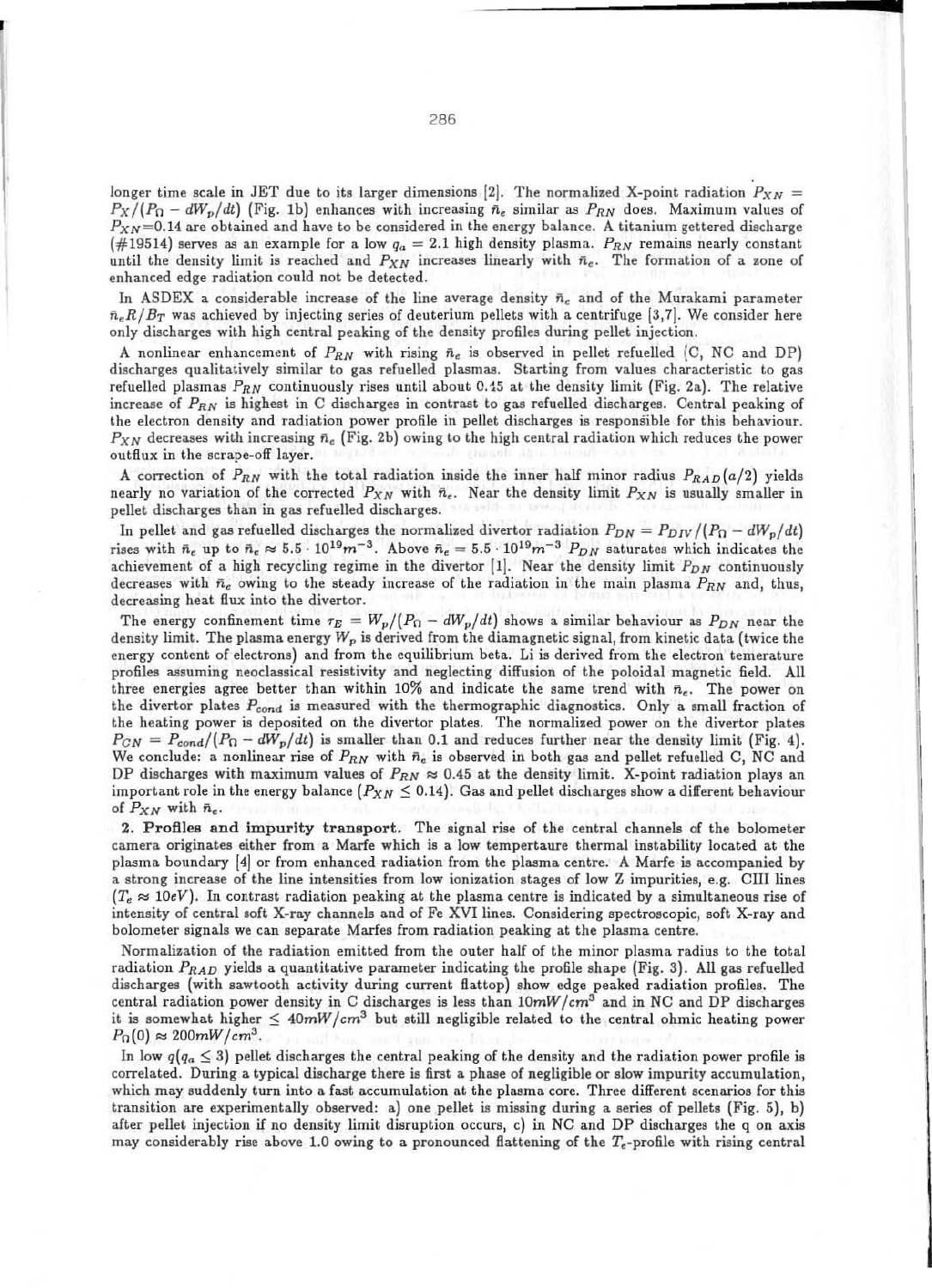radiation power density (Fig. 6). A self-triggering of accumulation occurs then if  $P_{RAD}(0)/P_{\Omega}(0)\geq 1$  $(see also [6]).$ 

Case a) is demonstrated in Fig. 5 for a discharge with density feed back. From  $t=1.5s$  until  $t=2.1s$  the  $T_{e}$ - and  $n_{e}$ -profiles remain nearly unchanged with a small rise of  $n_{e}(0)(\leq 20\%)$ . Strong sawtooth activity is observed during pellet injection which obviously prevents an accumulation of impurities averaged over a pellet cycle. After a last sawtooth possibly triggered by the pellet at  $t=1.89s$  a fast accumulation starts inside a minor radius r=10cm (Fig. 7). One finds from the chord-intensity profile in Fig. 7 a transport of impurities from the outer plasma regions  $r > 10$ cm to the plasma core. It seems that the impurity accumulation is immediately stopped by the next pellet (Figs. 5,5a). A neoclassical theory [5[ predicts from  $\frac{dp_i}{dr}$  an inward drift velocity  $v_D = 100 \, \text{cm/s}$  at r=15 cm. At this position the maximum gradient of the pressure profile of plasma ions is observed. An inward drift velocity of  $v_D = 65cm/s$ at r=l5 cm is derived for case a) [5[ which is in good agreement with theory. One can speculate that pellets change the outward transport of impurities by triggering sawteeth resulting in a higher cycle averaged diffusion coefficient. More details are given in [5[.

## References

- / 1/ Muller, E.R., Behringer, K., Niedermeyer, H., Nucl. Fus. 22 (1982) 1651.
- /2/ Mast, K.F., Krause, H., Behringer, K., Rev. Sci. Instr., Vol. 56, No.5, 1985.
- / 3/ Niedermeyer, H., Buehl, K., Kaufmann, M., et al., Proc. of the 13th European Conf. on Controlled Fusion and Plasma Heating, Schliersee (1986), Part I, 168.
- /4/ Neuhauser, J., Schneider, W., Wunderlich, R., Nucl. Fus. 26, (1986), 1679.
- / 5/ Feneberg, W ., Mast, K.F., Neoclassical Impurity Transport in Ohmically Heated Pellet Discharges, this conference.
- / 6/ Fussmann, G., Janeschitz, G., et al., Study of Impurity Accumulation in the ASDEX Tokamak, this conference.
- /7 / Kaufmann, M., et al., Pellet Injection with Improved Confinement in ASDEX, to be published.